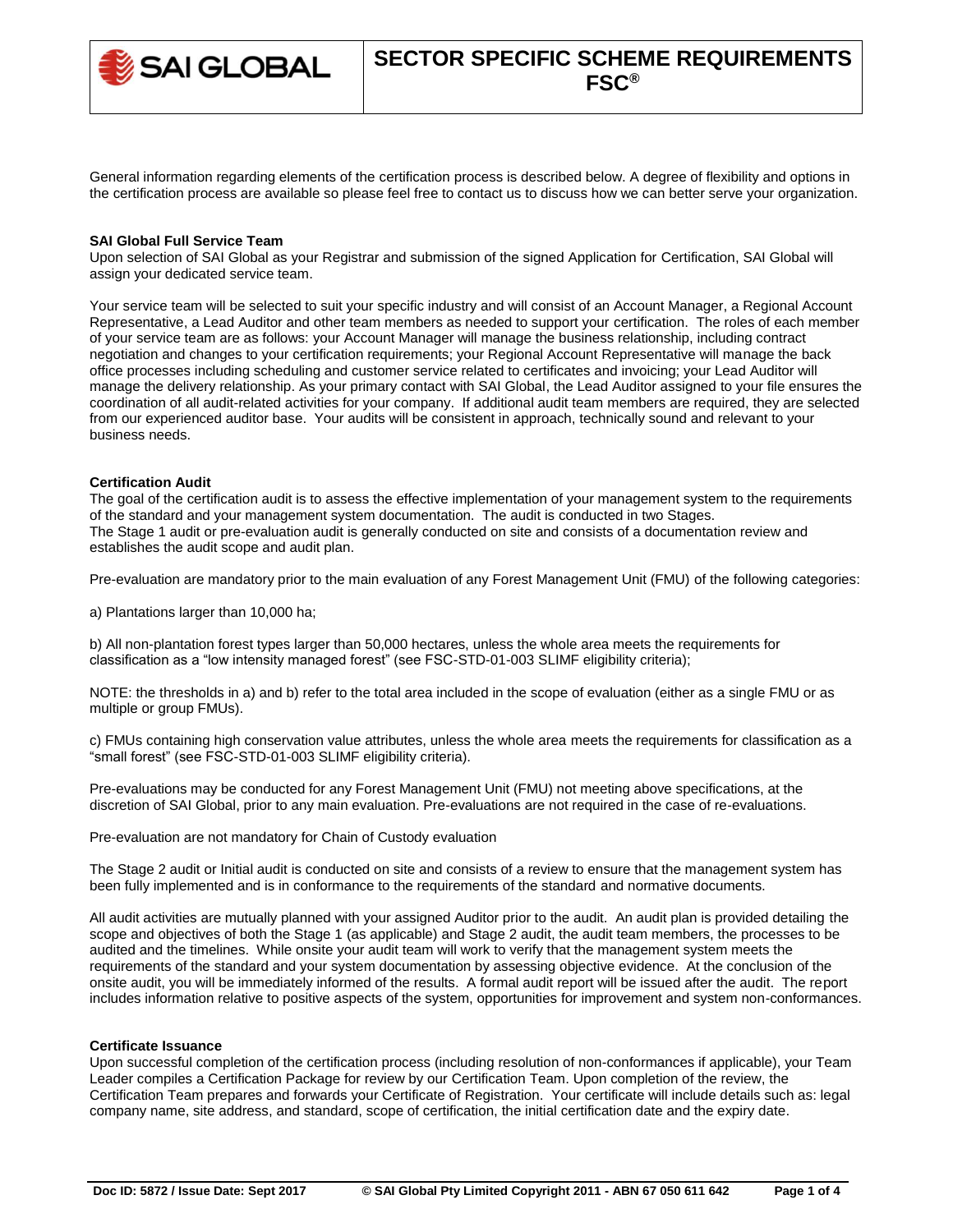**SECTOR SPECIFIC SCHEME REQUIREMENTS FSC®**

The official certificate is forwarded, along with a link to our marketing website. The Marketing tools will provide you with useful ideas on how to capitalize on your ISO certification, provide you with the official 'SAI Global registered mark' artwork and the guidelines of use. Your successful certification will also be published in our online Directory of Registered Companies, at<http://www.saiglobal.com/Assurance/value-added-services/certification-register.htm>

The information related to your certificate will also be posted on the FSC database website accessible at [www.info.fsc.org](http://www.info.fsc.org/)

## **Surveillance Audits**

SAI GLOBAL

Surveillance audits are periodic audits of your management system. The purpose of surveillance audits is to ensure the management system is being maintained during the effective period of certification. To provide you with as much flexibility as possible, SAI Global offers two surveillance frequency options: Annual and Semi-annual.

- Semi-Annual audits are conducted every six months. This option offers more frequent interaction with your audit team, to ensure your management system is working efficiently and to facilitate the rate of continuous improvement.
- Annual audits are conducted every twelve months, as a minimum.

## **Re-certification audit**

Re-certification Audits are scheduled before 5-year mark, usually 3 months before the certificate expiry date. The purpose is to ensure:

- The effectiveness of the management system in its entirety in the light of internal and external changes and its continued relevance and applicability to the scope of the Certification
- Client demonstrated commitment to maintain the effectiveness and improvement of the management system in order to enhance overall performance.
- Whether the operation of the certified management system contributes to the achievement of the organization's policy and objectives

## **In the following section, the reference to SAI Global also covers any sub-contractor who has a signed contract with SAI Global to perform FSC audits.**

The term FSC used in the following section without any further designation such as "IC" or "GD" is used as a general term referring to all operational entities under the ownership of Forest Stewardship Council A.C, excluding ASI.

The term ASI used in the following section refers to the FSC accreditation body "Accreditation Services International".

The term Client used in the following section refers to the FSC certificate holder

# **Conditions of Certification:**

# **Client obligations:**

a) conform with all applicable certification requirements;

b) conform with any conditions set by SAI Global for granting or maintaining certification;

c) disclose current or previous application or certification with FSC and/or other forestry certification schemes in the last five years;

d) agree to the conduct of evaluations at the required intervals, including SAI Global's right to carry out unannounced or short notice audits;

e) agree to witness or compliance audits (see definition) done by ASI and to carry the internal cost for its staff and consultant;

f) agree, that specified information is published, as indicated in the applicable FSC normative documents;

g) consider the participation of observers as specified in FSC-PRO-01-017;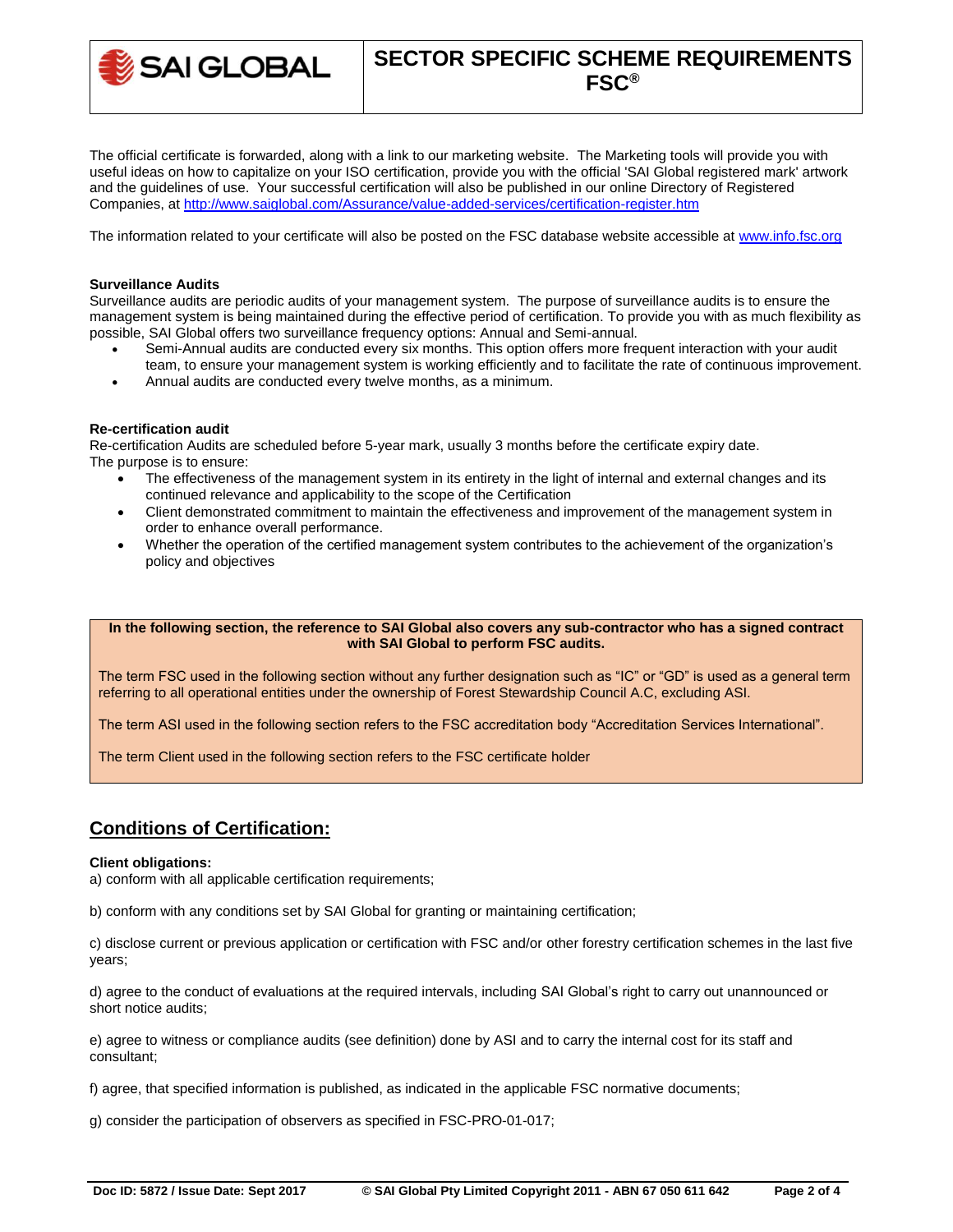**SECTOR SPECIFIC SCHEME REQUIREMENTS FSC®**

h) agree, that a complaint is first handled according to SAI Global's dispute resolution procedure and if not resolved referred to ASI and ultimately to FSC, in case of disagreement with audit findings related to FSC normative documents;

i) making claims regarding certification consistent with the scope of certification and not making any claims of conformity (or near conformity) with FSC certification requirements until and unless certification is granted;

j) not use its certification in such a manner as to bring SAI Global, FSC or ASI into disrepute and not make any statement regarding its certification that may be considered misleading or unauthorized;

k) keep a record of all complaints made known to it relating to conformity with certification requirements and make these records available to SAI Global when requested, and:

i. take appropriate action with respect to such complaints and any deficiencies found in products that affect conformity with FSC certification requirements; ii. document the actions taken.

l) inform SAI Global within ten (10) days of changes in the ownership, structure of the organization (e.g. changes in key managerial staff), certified management systems or circumstances which relate to the implementation of FSC certification requirements;

m) agree, that in case of reduction, suspension or withdrawal of the scope of SAI Global's FSC accreditation, the certification of the affected clients will be suspended within six (6) months after the date of such reduction, suspension or withdrawal;

n) agrees to pay SAI Global the FSC Annual Accreditation Fees (AAF) or other Fees such as setup fee for Certificate Holder portal charged by FSC and calculated on a 'per certificate' basis. The fees are periodically reviewed and updated by FSC to remain consistent with any new FSC strategy and/or policy. The fees can be accessed on the FSC website.

### **Regarding the rights of SAI Global, ASI and FSC**

SAI GLOBAL

n) agree, that SAI Global has the right to delay or postpone its decision on certification, in order to take account of new or additional information which has not already been considered in its audit report and which, in SAI Global's opinion, could affect the outcome of its evaluation;

o) agree, that SAI Global shall not be obliged to grant or maintain certification, if activities of the client conflict with the obligations of SAI Global as specified in its accreditation contract with ASI, or which, in SAI Global's sole opinion, reflect badly on the good name of SAI Global;

p) agree, that SAI Global and FSC have the right to revise the requirements of certification within the period of validity of the certification, including the revision of costs and fees;

q) agree, that SAI Global, FSC and ASI have the right to access confidential information, examine documentation deemed necessary, and access to the relevant equipment, location(s), area(s), personnel, and bodies providing outsourced services to clients;

r) agree, that SAI Global has the right to use information which is brought to its attention, to follow up on misuses of the FSC trademarks and of the intellectual property rights held by FSC;

s) acknowledge the title of the FSC's intellectual property rights and that FSC retains full ownership of the intellectual property rights and that nothing shall be deemed to constitute a right for the client to use or cause to be used any of the intellectual property rights;

t) agree, that SAI Global has the right to suspend and/ or withdraw its certification with immediate effect if, in SAI Global's sole opinion, the client is not in conformity with the conditions specified for the maintenance of certification;